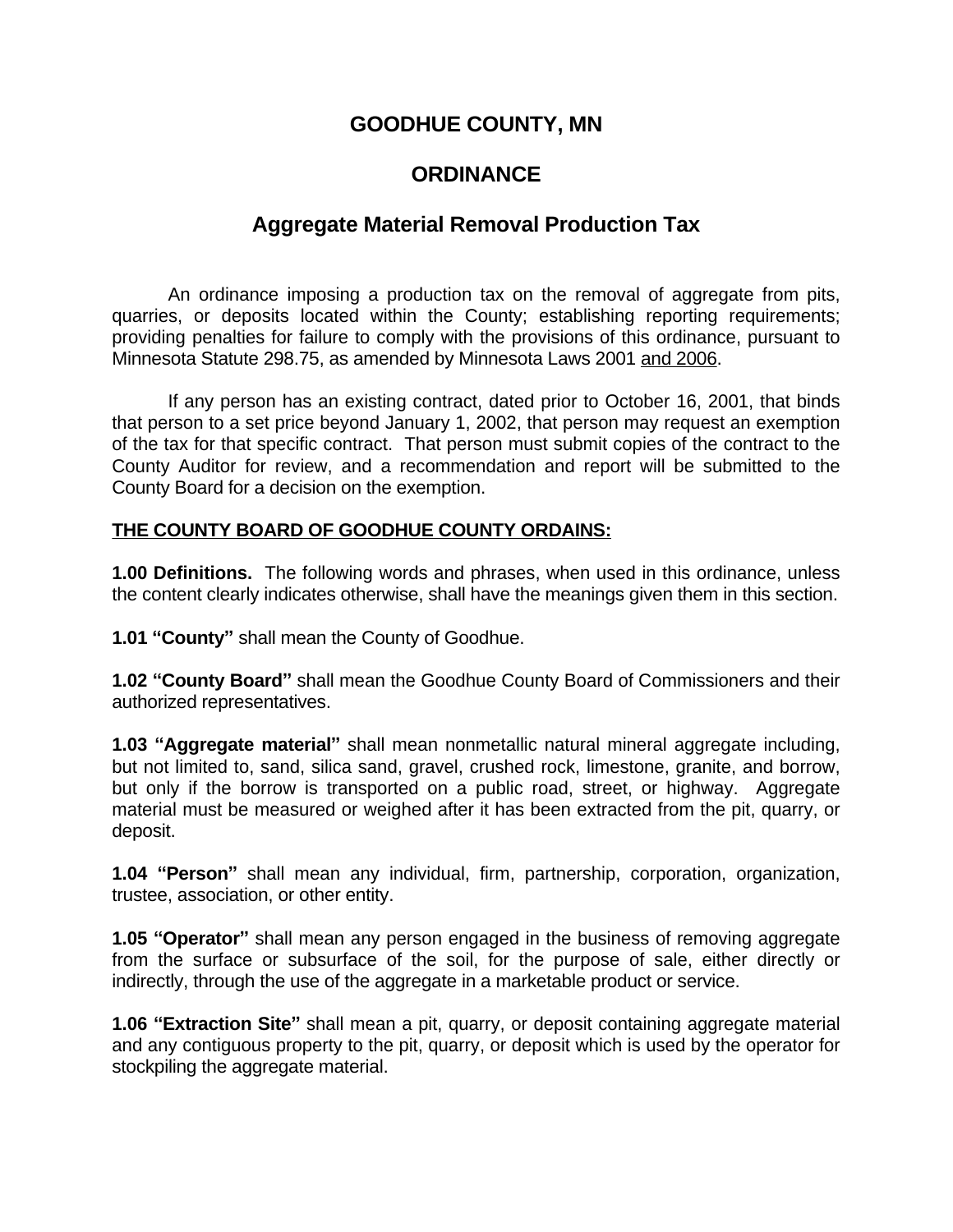**1.07 "Importer"** shall mean any person who buys aggregate material produced from a county that does not impose an aggregate material removal production tax or another state and causes the aggregate material to be imported into a county in this state which imposes a tax on aggregate material.

#### **2.00 IMPOSITION OF TAX**

**2.01** The County imposes upon every importer and operator a production tax of ten 21.5 cents per cubic yard or of seven 15 cents per ton of aggregate material removed, excavated in the county except that the County Board may decide not to impose this tax if it determines that in the previous year operators removed less than 20,000 tons or 14,000 cubic yards of aggregate material from the county.

**2.02** The tax shall not be imposed on aggregate material produced excavated in the county when until the aggregate material is transported from the extraction site or sold, whichever occurs first. When aggregate material is stored in a stockpile within the State of Minnesota and a public highway, road, or street is not used for transporting the aggregate material, the tax shall not be imposed until either when the aggregate material is sold, or when it is transported from stockpile site, or when it is used from the stockpile, whichever occurs first.

There shall be a production tax of 21.5 cents per cubic yard or 15 cents per ton imposed for any aggregate material imported into Goodhue County. The tax shall be imposed when the aggregate material is imported from the extraction site or sold. When imported aggregate material is stored in a stockpile within the state of Minnesota and a public highway, road or street is not used for transporting the aggregate material, the tax shall be imposed either when the aggregate material is sold, when it is transported from the stockpile site, or when it is used form the stockpile, whichever occurs first.

If the aggregate material is transported directly from the extraction site to a waterway, railway, or another mode of transportation other than a highway, road, or street, the tax imposed shall be proportioned equally between the county where the aggregate material is extracted and the county to which the aggregate material is originally transported. If that destination is not located in Minnesota, then the county where the aggregate material was extracted shall receive all of the proceeds of the tax.

### **3.00 REPORTING REQUIREMENTS**

**3.01** By the 14<sup>th</sup> day following the last day of each calendar quarter every operator or importer shall make and file with the County Auditor of the county in which the aggregate material is removed or imported, a correct report under oath, in such form and containing such information as the Auditor shall require relative to the quantity of aggregate material removed or imported during the preceding calendar quarter. The report shall be accompanied by a remittance of the amount of tax due.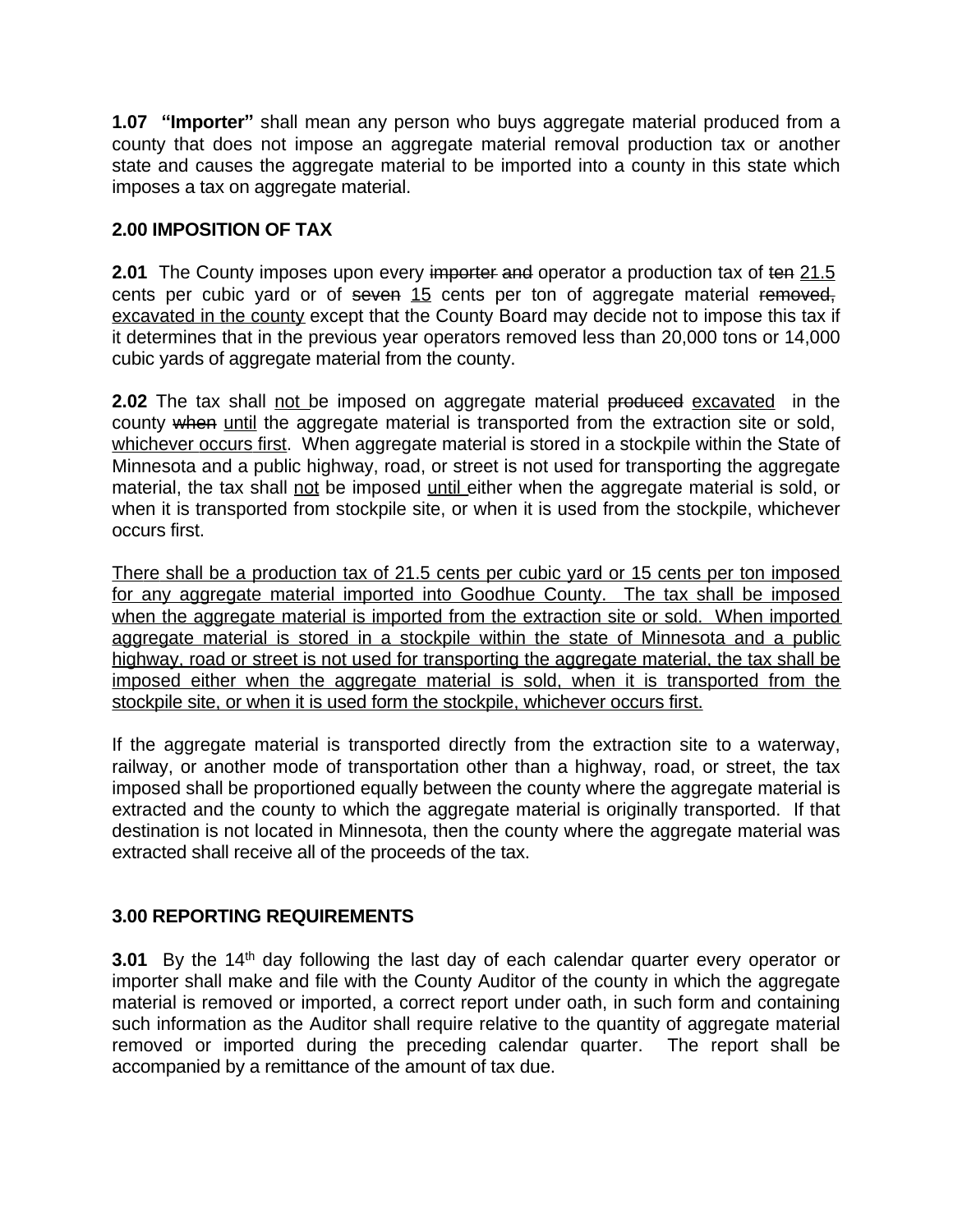**3.02** If any of the proceeds of the tax is to be apportioned, as in subdivision 2, the operator or importer shall also include in the report any relevant information concerning the amount of aggregate material transported, the tax and the county of destination. The County Auditor shall notify the County Treasurer of the amount of such tax and the county to which it is due. The County Treasurer shall remit the tax to the appropriate county within 30 days.

**3.03** If the County Auditor has not received the report required by Section 3.01 by the 15<sup>th</sup> day after the last day of each calendar quarter from the operator or importer, or has received an erroneous report, the County Auditor shall estimate the amount of tax due and notify the operator or importer by registered mail of the amount of tax so estimated within the next 14 days. An operator or importer may, within 30 days from the date of mailing the notice, and upon payment of the amount of tax determined to be due, file in the office of the County Auditor a written statement of objections to the amount of taxes determined to be due. The statement of objections shall be deemed to be a petition within the meaning of Chapter 278 and shall be governed by Sections 278.02 and 278.13.

### **4.00 ENFORCEMENT, VIOLATIONS, AND PENALTIES**

**4.01** Failure to file the report and submit payment shall result in a penalty of \$5 for each of the first 30 days, beginning on the  $15<sup>th</sup>$  day after the last day of each calendar quarter, for which the report and payment is due and no statement of objection has been field as provided in 3.03, and a penalty of \$10 for each subsequent day shall be assessed against the operator or importer who is required to file the report. The penalties imposed shall be collected as part of the tax and credited to the county revenue fund. If neither the report nor a statement of objection has been filed after more than 60 days have elapsed from the date when the notice was sent, the operator or importer who is required to file the report is guilty of a misdemeanor.

**4.02** It is a misdemeanor for any operator or importer to remove aggregate from a pit, quarry, or deposit, or for any importer to import aggregate material unless all taxes due under this ordinance for the all previous reporting period periods have been paid or objections thereto have been filed.

**4.03** It is a misdemeanor for the operator or importer who is required to file and report to file a false report made with intent to evade the tax.

**4.04** The County Auditor or its duly authorized agent may examine records, including computer records, maintained by an importer or operator. The term "record" includes, but is not limited to, all accounts of an importer or operator. The County Auditor or its duly authorized agent must have access at all reasonable times to inspect and copy all business records related to an importer's or operator's collection, transportation, and disposal of aggregate material to the extent necessary to ensure that all aggregate material production taxes required to be paid have been remitted to the county. The records must be maintained by the importer or operator for no less than six (6) years.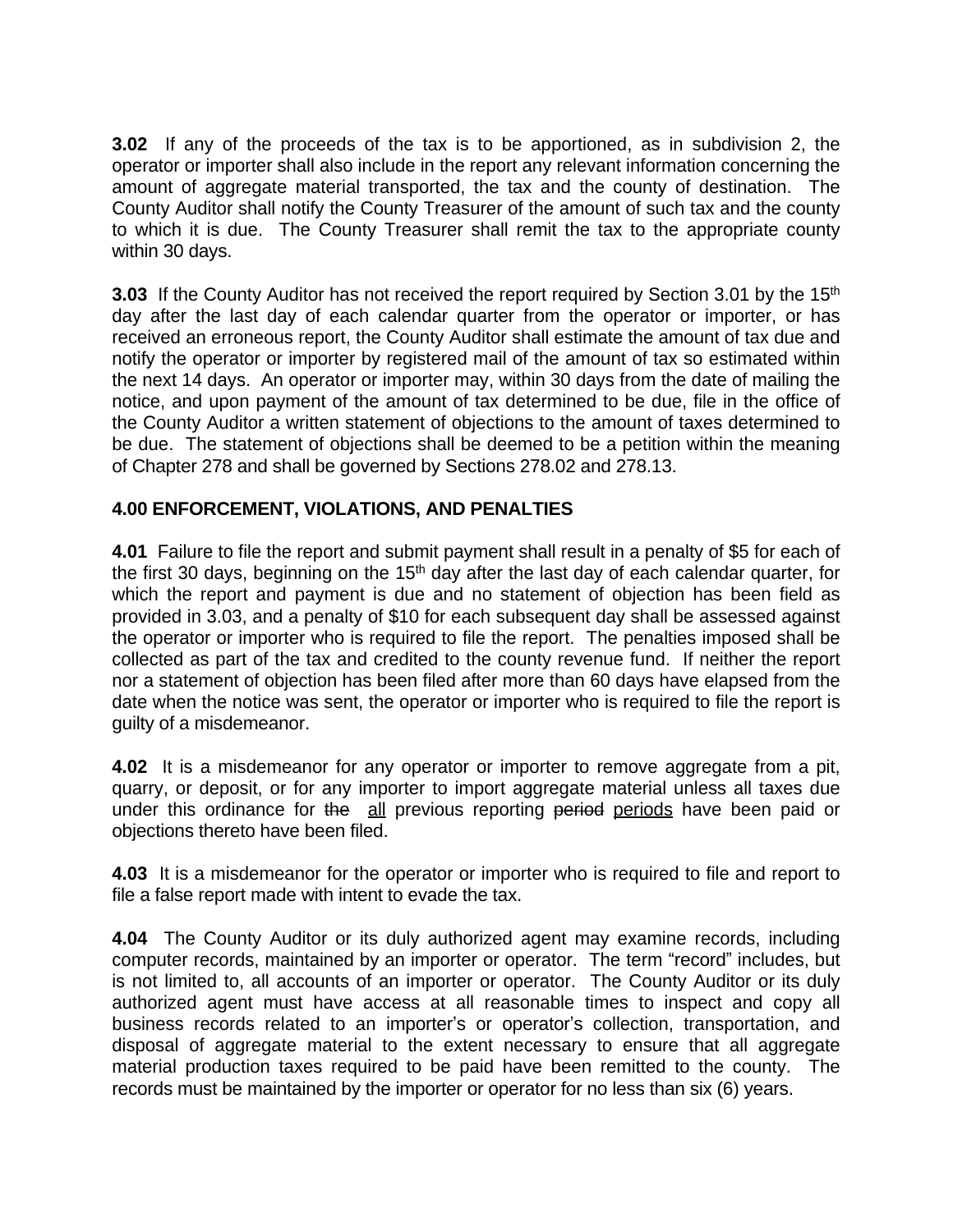**4.05** Any person who shall violate this ordinance shall be guilty of a misdemeanor and upon conviction thereof, punished by a fine not to exceed seven hundred dollars (\$700) or by imprisonment in the county jail for a period not to exceed ninety (90) days or both.

### **5.00 DISTRIBUTION OR REVENUES**

**5.01** All money collected as taxes under this ordinance shall be deposited in the County treasury and credited as follows:, for expenditure by the County Board:

- The County Auditor may retain an annual administrative fee of up to five percent (5%) of the total taxes collected in any year.
- Sixty (60) (42.5%) percent to the County road and bridge fund for expenditure for the maintenance, construction, and reconstruction of roads, highways, and bridges;
- $\bullet$  Thirty (30) percent  $42.5\%$  to the road and bridge fund of those towns as determined by the County Board and to the general fund or other designated fund of those cities as determined by the County Board, of the city or town in which the mine is located, or to the county, if the mine is located in an unorganized town to be expended for maintenance, construction, and reconstruction of roads, highways, and bridges; and
- Ten  $(10)$  3.5% percent to a special reserve fund which is hereby established, for expenditure for the restoration of abandoned pits, quarries, or deposits located upon public and tax forfeited lands within the County.

If there are no abandoned pits, quarries, or deposits located upon public or tax forfeited lands within the County, this portion of the tax shall be deposited in the County road and bridge fund for expenditure for the maintenance, construction, and reconstruction of roads, highways, and bridges. used for any other unmet reclamation need or for conservation or other environmental needs.

### **6.00 SEVERABILITY**

**6.01** It is hereby declared to be the intention of the County Board that this ordinance, and every provision thereof, shall be severable in accordance with the following:

- If any Court of competent jurisdiction shall adjudge any provision of this ordinance to be invalid, such judgment shall not affect any other provisions of this ordinance not specifically included in said judgment.
- If any Court of competent jurisdiction shall adjudge invalid the application of any provision of this ordinance to a particular pit, quarry, deposit, or operator or importer, such judgment shall not affect the application of said provision to any other pit, quarry, deposit, or operator or importer not specifically included in said judgment.